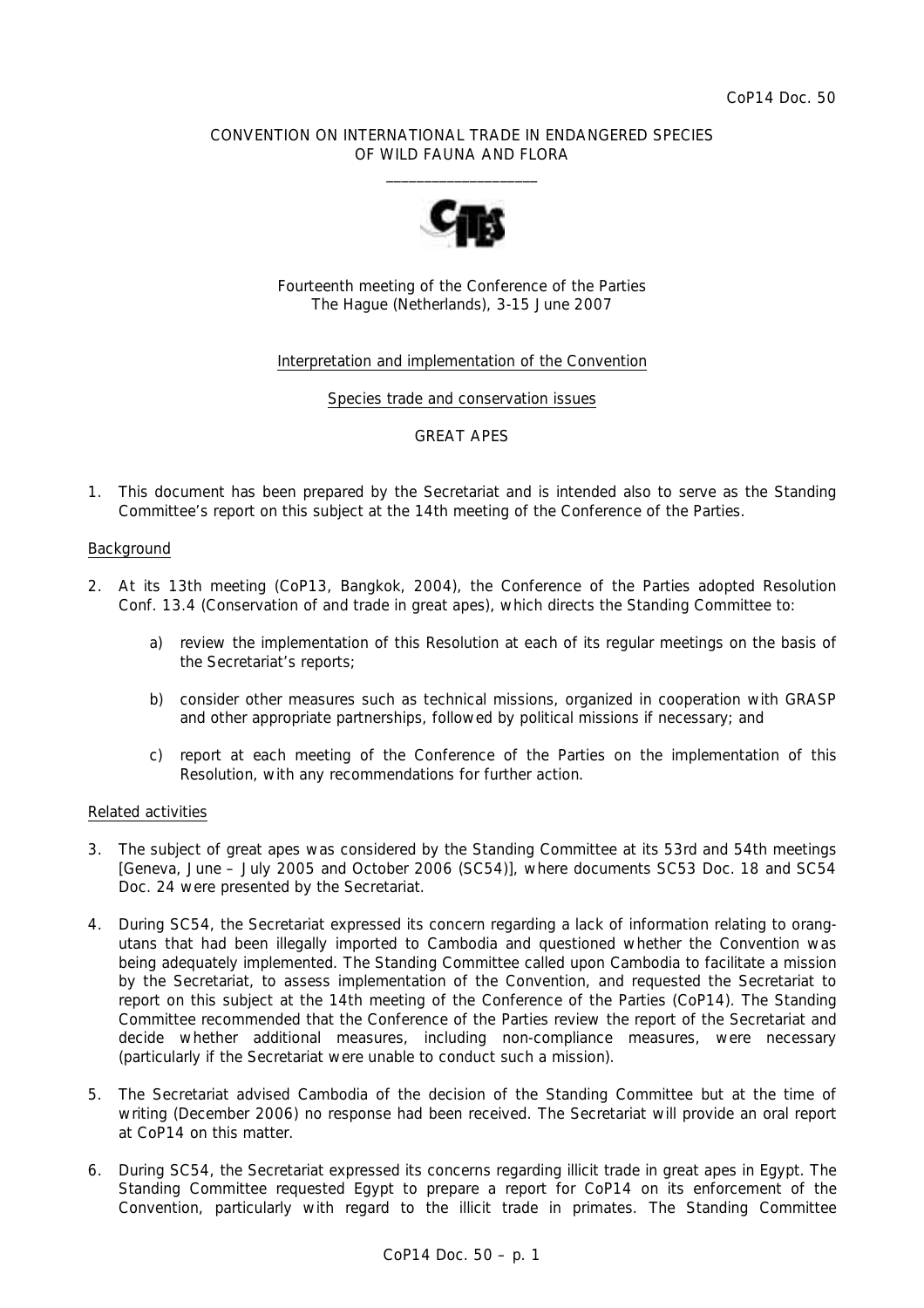recommended that the Conference of the Parties review the report and decide whether additional measures, including non-compliance measures or a verification mission by the Secretariat, were necessary. The Secretariat advised Egypt of this decision and a report is awaited.

Technical missions

- 7. At its 53rd meeting, the Standing Committee agreed that the CITES Secretariat should undertake, in conjunction with the GRASP Secretariat, technical missions to Asia to examine the illicit trade in orang-utans. The first of these took place in Indonesia in May 2006. The report of the mission and Indonesia's response can be accessed (in English only) on the CITES website under Programmes/Species programmes/Great apes.
- 8. At its 54th meeting, the Standing Committee requested that Indonesia report to the Secretariat, by 31 March 2007, on its enforcement work in relation to illicit trade in orang-utans. It also requested that the Secretariat should, thereafter, report at CoP14 on this subject to enable the Conference to determine whether additional measures were necessary.
- 9. It is intended that further technical missions be conducted to Cambodia, Malaysia and Thailand. Malaysia has indicated that it would welcome such a mission but arrangements have had to be postponed on two occasions and it is hoped the mission will take place in early 2007. Thailand has also indicated its willingness to receive a mission and it is intended that this should take place before CoP14. No response has been received from Cambodia to repeated requests by the Secretariat for an invitation to conduct a mission to this country. The Secretariat is grateful to the Government of the United Kingdom of Great Britain and Northern Ireland for providing funds to enable the technical missions to be undertaken.

# CITES Great Ape Enforcement Task Force

- 10. At its 53rd meeting, the Standing Committee endorsed a proposal that the Secretariat should convene a CITES Great Ape Enforcement Task Force. The Task Force met at UNEP headquarters, Gigiri, Kenya, from 31 October to 2 November 2006. Logistical support was provided by the GRASP Secretariat and funding was provided by the Government of the United Kingdom.
- 11. The Democratic Republic of Congo, Guinea, Indonesia, Nigeria, Sierra Leone, the Sudan and Uganda all participated as range States. Cameroon and Rwanda were also invited to send range State representatives. However, at the last minute their governments declined to give travel authority. Kenya attended to represent transit countries. ICPO-Interpol, the Lusaka Agreement Task Force and the World Customs Organization participated. A half-day session was allocated for representatives of non-governmental organizations to meet with Task Force members and provide relevant information.
- 12. Having exchanged information on illicit trade in great apes in each of the countries represented, the Task Force then focused its discussions on identifying ways in which such trade can be combated and support might be provided to range States. It was noted that insufficient information was available regarding the nature of the trade and a country profile form was designed to gather more data. The form is to be distributed through CITES, GRASP, ICPO-Interpol and World Customs Organization channels. Information will then be analysed by the CITES Secretariat, ICPO-Interpol and the World Customs Organization to prepare a briefing document to help relevant law enforcement agencies combat illicit trade in great apes.
- 13. The Task Force also suggested a design for a poster to be distributed to Customs, police and wildlife offices, especially at ports and other places where illicit trade occurs, to help raise awareness. At the time of writing, the Secretariat had obtained support for the production of such a poster and it is being prepared.
- 14. Lastly, it was agreed that general capacity building is required for law-enforcement officials in range States of great apes. Task Force members recommended that training courses be organized to instruct relevant officials in the implementation and enforcement of CITES, investigation techniques and other relevant subjects. It was suggested that each range State nominate one wildlife, one Customs and one police officer (each to be of operational supervisory level) to attend such a course and that a train-the-trainer module should be included. It was thought that, if possible, such training